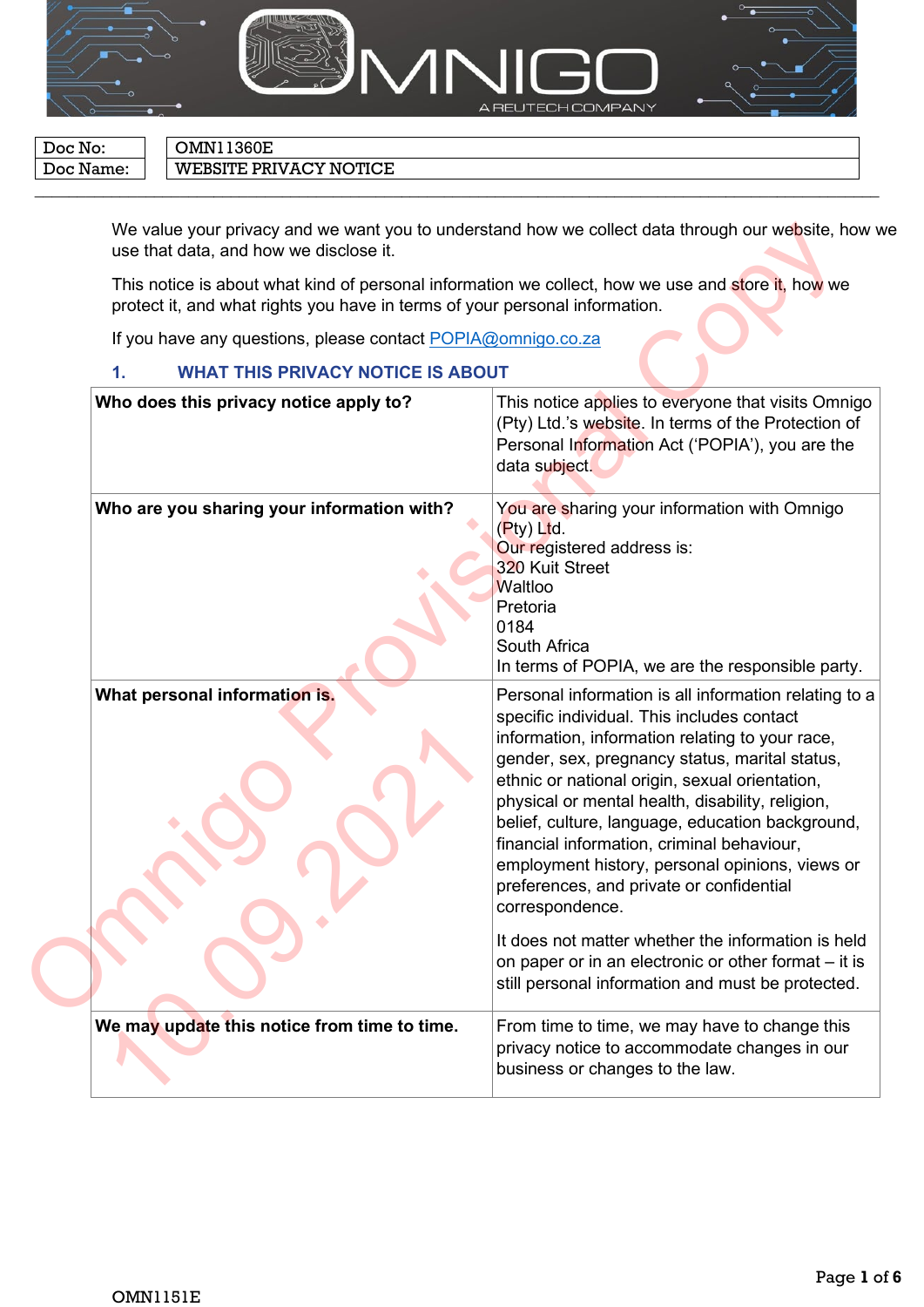#### **2. HOW WE COLLECT AND USE YOUR INFORMATION**

| When you contact us.                           | The type of personal information we collect and<br>share depends on whether you submit questions,<br>request information, inquire about our products or<br>services, or give us feedback. When you contact<br>us, we collect the information included in your<br>message, such as your contact details (e.g., name,<br>address, telephone numbers, fax numbers, email<br>addresses). We use this information to<br>communicate with you. |
|------------------------------------------------|------------------------------------------------------------------------------------------------------------------------------------------------------------------------------------------------------------------------------------------------------------------------------------------------------------------------------------------------------------------------------------------------------------------------------------------|
| When we use cookies to optimise our website.   | Most of the time we collect your information directly<br>from you. However, sometimes we collect your<br>personal information using cookies.                                                                                                                                                                                                                                                                                             |
|                                                | When you visit our website, we collect certain<br>information automatically by using cookies,<br>including:                                                                                                                                                                                                                                                                                                                              |
|                                                | your device operating system                                                                                                                                                                                                                                                                                                                                                                                                             |
|                                                | access time                                                                                                                                                                                                                                                                                                                                                                                                                              |
|                                                | other device data                                                                                                                                                                                                                                                                                                                                                                                                                        |
|                                                | advertisements and other areas of the                                                                                                                                                                                                                                                                                                                                                                                                    |
|                                                | website you clicked on                                                                                                                                                                                                                                                                                                                                                                                                                   |
|                                                | your location                                                                                                                                                                                                                                                                                                                                                                                                                            |
| <b>HOW WE USE COOKIES</b><br>3.                |                                                                                                                                                                                                                                                                                                                                                                                                                                          |
| We use cookies to collect information for our  | We use third-party cookies.                                                                                                                                                                                                                                                                                                                                                                                                              |
| website to function optimally.                 | Third-party cookies are cookies that our service<br>providers place on your device when you visit our<br>website. We use these service providers to analyse<br>how you use our website and to detect malicious<br>visitors.                                                                                                                                                                                                              |
| We use cookies that are essential for our      | These cookies are essential for the normal                                                                                                                                                                                                                                                                                                                                                                                               |
| website.                                       | functioning of our website and for you to use its<br>features, such as accessing secure areas of the<br>site.                                                                                                                                                                                                                                                                                                                            |
| We use cookies to                              | These cookies, which include cookies from third-                                                                                                                                                                                                                                                                                                                                                                                         |
| collect statistics and analyse how you use our | party analytics services, collect information about                                                                                                                                                                                                                                                                                                                                                                                      |
| website.                                       | how you use our website, such as the pages you<br>rigit and the links you oliek on M/s connot use this                                                                                                                                                                                                                                                                                                                                   |

# **3. HOW WE USE COOKIES**

| We use cookies to collect information for our<br>website to function optimally. | We use third-party cookies.<br>Third-party cookies are cookies that our service<br>providers place on your device when you visit our<br>website. We use these service providers to analyse<br>how you use our website and to detect malicious<br>visitors.                                                                                                                                                                                                            |
|---------------------------------------------------------------------------------|-----------------------------------------------------------------------------------------------------------------------------------------------------------------------------------------------------------------------------------------------------------------------------------------------------------------------------------------------------------------------------------------------------------------------------------------------------------------------|
| We use cookies that are essential for our<br>website.                           | These cookies are essential for the normal<br>functioning of our website and for you to use its<br>features, such as accessing secure areas of the<br>site.                                                                                                                                                                                                                                                                                                           |
| We use cookies to<br>collect statistics and analyse how you use our<br>website. | These cookies, which include cookies from third-<br>party analytics services, collect information about<br>how you use our website, such as the pages you<br>visit and the links you click on. We cannot use this<br>information to identify you as the information is<br>anonymised. The sole purpose of these cookies is<br>to improve the functionality of our website.<br>You may opt out of these cookies without affecting<br>the functionality of our website. |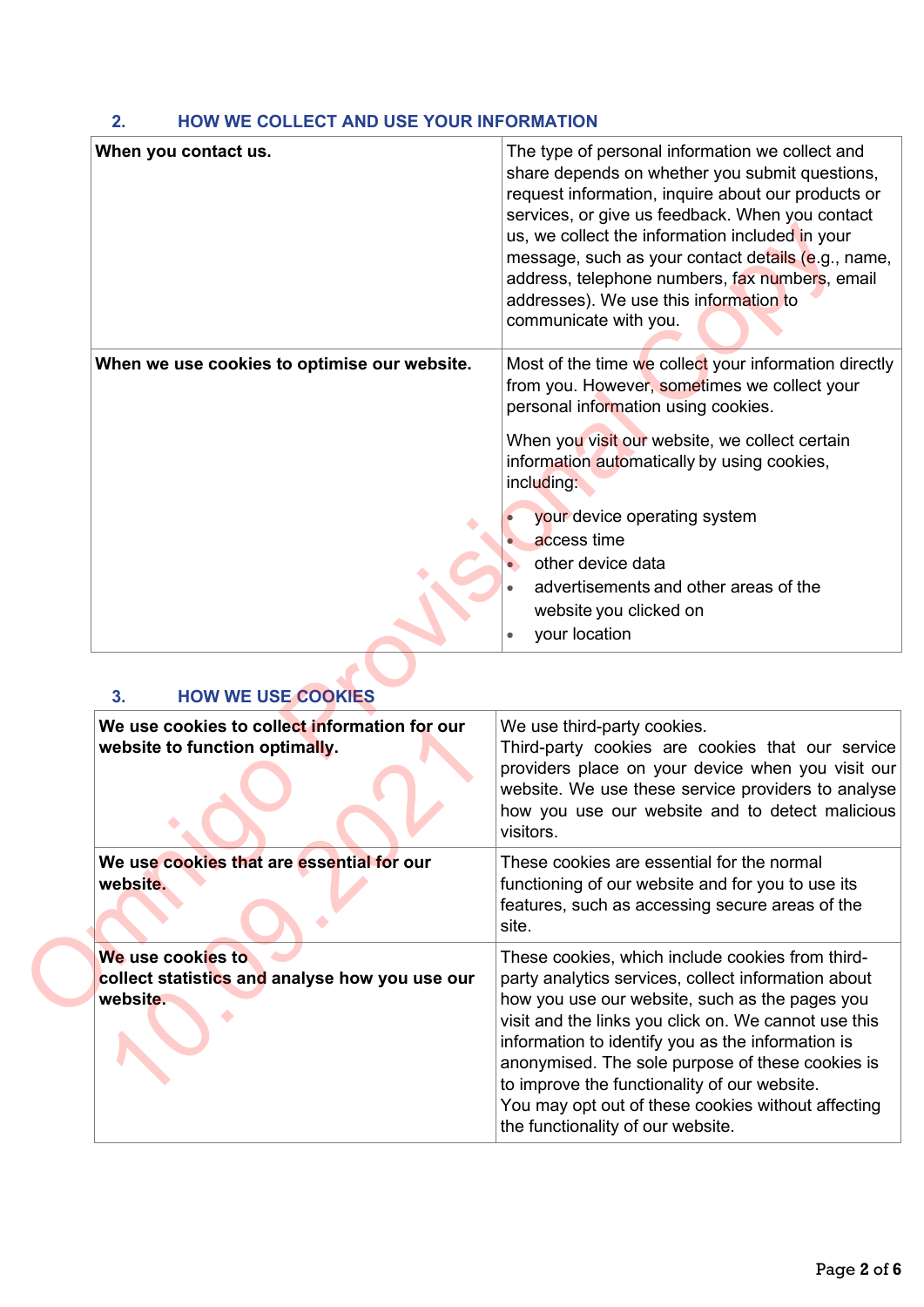| We use cookies to store your preferences.                   | These cookies allow our website to remember<br>choices you made in the past, such as your selected<br>font size.<br>You may opt out of these cookies, but this will affect<br>some functionality of our website.                                                                                                                                                                                                                                                                                                      |
|-------------------------------------------------------------|-----------------------------------------------------------------------------------------------------------------------------------------------------------------------------------------------------------------------------------------------------------------------------------------------------------------------------------------------------------------------------------------------------------------------------------------------------------------------------------------------------------------------|
| We use cookies for marketing and advertising<br>purposes.   | These cookies track your online activity to help us<br>deliver relevant advertising, or limit how many times<br>you see an ad. These cookies can share information<br>with other organisations or advertisers.<br>You may opt out of these cookies without affecting<br>the functionality of our website.                                                                                                                                                                                                             |
| You can manage cookies through your web<br>browser.         | Most browsers will tell you how to stop accepting<br>new cookies, how to be notified when you receive a<br>new cookie, and how to disable existing cookies.<br>You can find out how to do this by clicking 'help' on<br>your browser's menu or by<br>visiting www.allaboutcookies.org<br>If you disable cookies, it may affect the functionality<br>of our website.<br>These links will explain how to manage cookies for<br>the most common browsers:<br><b>Microsoft Edge</b><br>Google Chrome<br>Firefox<br>Safari |
| <b>HOW WE SHARE YOUR INFORMATION</b><br>4.                  |                                                                                                                                                                                                                                                                                                                                                                                                                                                                                                                       |
| We may share your personal information                      | We may have to share your personal information:                                                                                                                                                                                                                                                                                                                                                                                                                                                                       |
| internally or with service providers to run our<br>website. | in some instances, with other companies in the<br>Reunert group for everyday business purposes;                                                                                                                                                                                                                                                                                                                                                                                                                       |
|                                                             | to comply with legislation, the government, or a<br>court;                                                                                                                                                                                                                                                                                                                                                                                                                                                            |
|                                                             | if, from time-to-time, parts of the business are<br>sold which could include a transfer of your                                                                                                                                                                                                                                                                                                                                                                                                                       |
|                                                             | information;<br>when we share our website visitor statistics<br>with Google, Statcounter and Facebook Pixel                                                                                                                                                                                                                                                                                                                                                                                                           |
|                                                             | for data analytics purposes; and                                                                                                                                                                                                                                                                                                                                                                                                                                                                                      |
|                                                             |                                                                                                                                                                                                                                                                                                                                                                                                                                                                                                                       |
|                                                             | with companies who provide services on our<br>behalf and with our instructions (e.g., our<br>website maintenance service providers).                                                                                                                                                                                                                                                                                                                                                                                  |

## **4. HOW WE SHARE YOUR INFORMATION**

| We may share your personal information          | We may have to share your personal information:                                                                                                                                                                                                                         |
|-------------------------------------------------|-------------------------------------------------------------------------------------------------------------------------------------------------------------------------------------------------------------------------------------------------------------------------|
| internally or with service providers to run our | in some instances, with other companies in the                                                                                                                                                                                                                          |
| website.                                        | Reunert group for everyday business purposes;                                                                                                                                                                                                                           |
|                                                 | to comply with legislation, the government, or a<br>court;                                                                                                                                                                                                              |
|                                                 | if, from time-to-time, parts of the business are<br>sold which could include a transfer of your<br>information;                                                                                                                                                         |
|                                                 | when we share our website visitor statistics<br>with Google, Statcounter and Facebook Pixel<br>for data analytics purposes; and<br>with companies who provide services on our<br>behalf and with our instructions (e.g., our<br>website maintenance service providers). |
| We only share the minimum amount of your        | We only share the minimum amount of your                                                                                                                                                                                                                                |
|                                                 | personal information that our service providers                                                                                                                                                                                                                         |
| personal information.                           | require.                                                                                                                                                                                                                                                                |
| We only share your personal information with    | We require that our service providers agree to                                                                                                                                                                                                                          |
| service providers we trust.                     | keep your personal information secure and                                                                                                                                                                                                                               |
|                                                 | confidential and only use it for the purposes for                                                                                                                                                                                                                       |
|                                                 | which we shared it with them.                                                                                                                                                                                                                                           |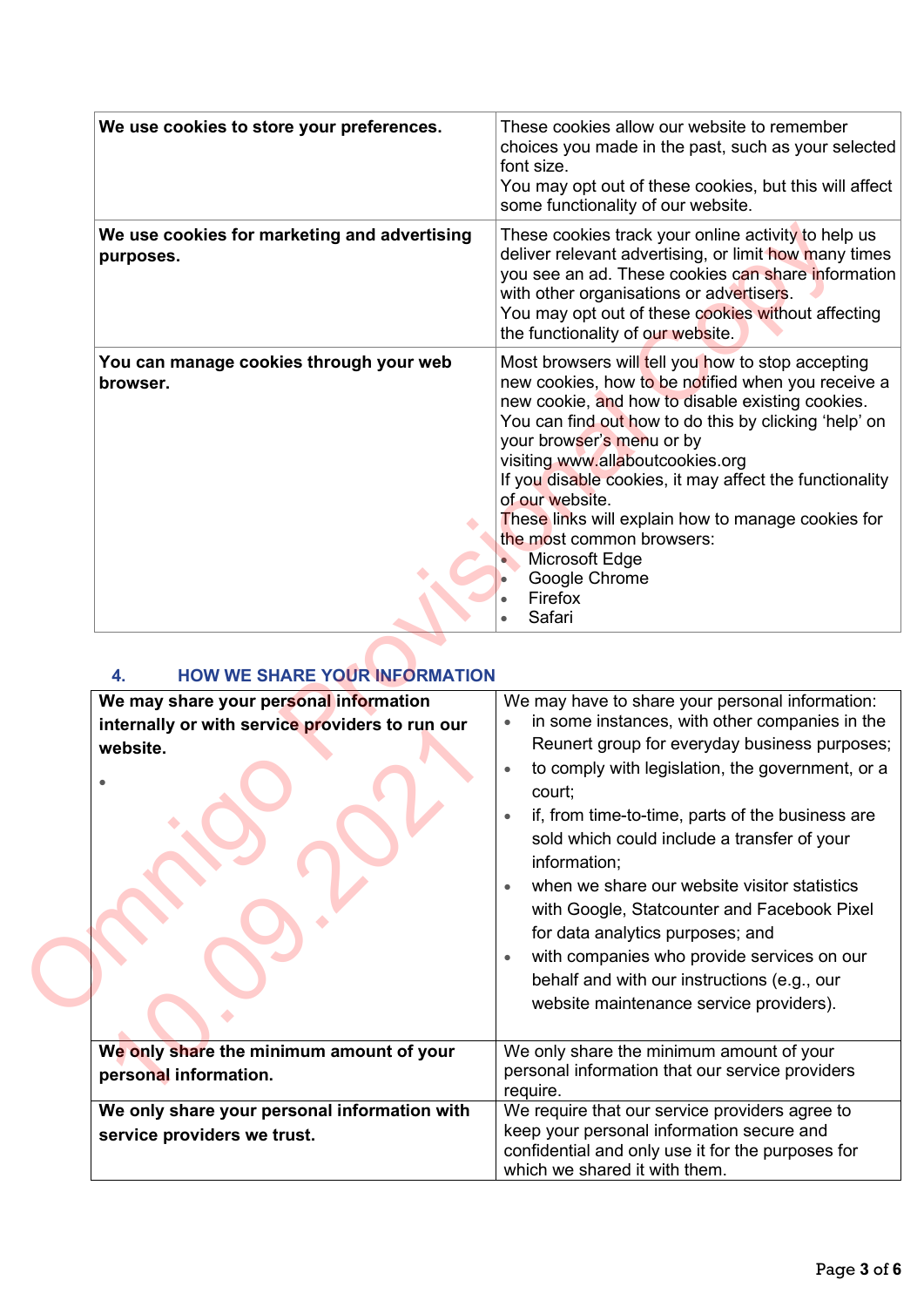| Some of the service providers that we use may<br>be in other countries.             | When we share personal information with our<br>service providers in other countries that may not<br>have the same levels of protection of personal<br>information as South Africa, they must undertake to<br>protect your personal information to the same level<br>that we do. |
|-------------------------------------------------------------------------------------|---------------------------------------------------------------------------------------------------------------------------------------------------------------------------------------------------------------------------------------------------------------------------------|
| We provide for appropriate safeguards<br>before we share your personal information. | We have appropriate safeguards in place in<br>contracts between our local and foreign service<br>providers and us.                                                                                                                                                              |

#### **5. HOW WE STORE YOUR INFORMATION**

| We retain your personal information for as | We retain your personal information for as long as       |
|--------------------------------------------|----------------------------------------------------------|
| long as it is reasonably necessary.        | we have a legitimate reason to keep it. These            |
|                                            | periods vary depending on the type of personal           |
|                                            | information, the reason why we originally collected      |
|                                            | it, and if there is a specific retention period required |
|                                            | by law.                                                  |
|                                            |                                                          |

## **6. HOW WE KEEP YOUR INFORMATION SECURE**

|                                                                                                                                  | ulat we uv.                                                                                                                                                                                                                                                                         |
|----------------------------------------------------------------------------------------------------------------------------------|-------------------------------------------------------------------------------------------------------------------------------------------------------------------------------------------------------------------------------------------------------------------------------------|
| We provide for appropriate safeguards<br>before we share your personal information.                                              | We have appropriate safeguards in place in<br>contracts between our local and foreign service<br>providers and us.                                                                                                                                                                  |
| <b>HOW WE STORE YOUR INFORMATION</b><br>5.                                                                                       |                                                                                                                                                                                                                                                                                     |
| We retain your personal information for as<br>long as it is reasonably necessary.                                                | We retain your personal information for as long as<br>we have a legitimate reason to keep it. These<br>periods vary depending on the type of personal<br>information, the reason why we originally collected<br>it, and if there is a specific retention period required<br>by law. |
| <b>HOW WE KEEP YOUR INFORMATION SECURE</b><br>6.                                                                                 |                                                                                                                                                                                                                                                                                     |
| We have reasonable security measures in<br>place to protect your personal information<br>and to minimise the impact of a breach. | We base our security measures on the sensitivity of<br>the personal information that we hold. Our security<br>measures are in place to protect your personal<br>information from:<br>loss<br>misuse<br>$\bullet$<br>unauthorised access<br>being altered<br>being destroyed         |
| We regularly monitor our systems for<br>possible vulnerabilities and attacks.                                                    | No system is perfect, and we cannot guarantee that<br>we will never experience a breach of any of our<br>physical, technical, or managerial safeguards, but<br>we regularly monitor our systems for vulnerabilities.                                                                |
| We will let you know of any breaches that<br>may affect your personal information.                                               | If something should happen, we have taken steps to<br>minimise the threat to your privacy, and we will let<br>you know if your personal information has been<br>compromised.<br>We will also let you know how you can help                                                          |
|                                                                                                                                  | minimise the impact of the breach.                                                                                                                                                                                                                                                  |